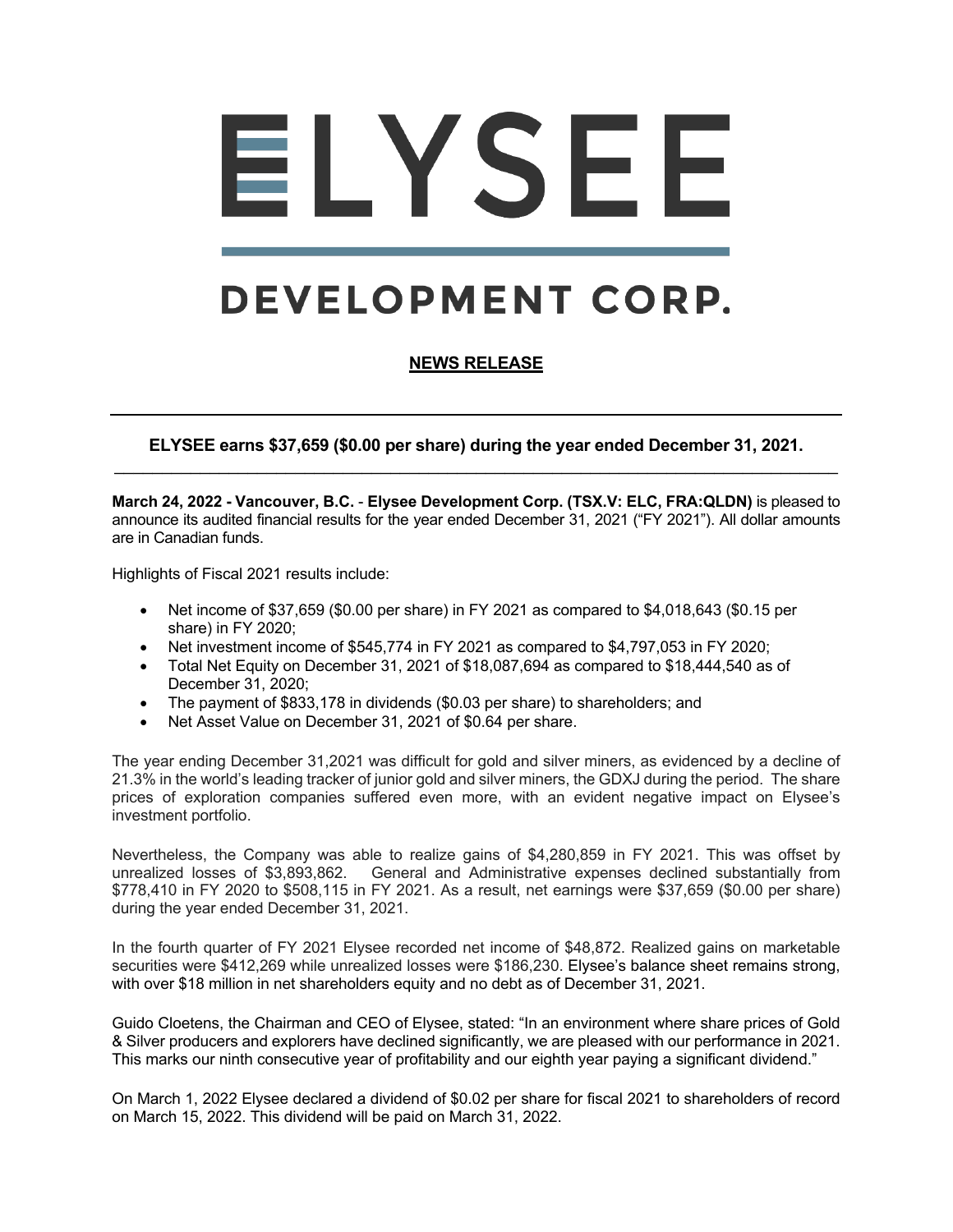$-2-$ 

Outlook**:** During the fourth quarter of 2021 and the first quarter of 2022 Elysee increased its investments in the Oil & Gas sector and increased its exposure to industrial metals. The Company also bought back 75,000 of its own common shares at an average price of \$0.63 per share. The NAV of Elysee on March 18, 2022 was approximately \$0.66 per share.

## **About Elysee Development Corp.**

Elysee's investment portfolio is mainly invested in mining companies. As of December 31, 2021 47% of the Company's investment portfolio was weighted towards precious metal companies, with 24% of the portfolio invested in base metal companies & energy, 23% of the portfolio allocated to manufacturing & service companies and 6% invested in technology companies and related industries.

US Vanadium LLC ("USV"), a private company, remains Elysee's largest single investment. USV operates an integrated processing facility in Arkansas that recovers contained vanadium from a variety of postindustrial waste streams to produce an array of vanadium-based products, including high-purity Vanadium Pentoxide (V205), Vanadium Trioxide (V2O3) and ultra-high-purity electrolyte for use in Vanadium Redox Flow Batteries (VRBs).

The most significant publicly traded positions at the end of 2021 were Wildpack Beverage Inc. (debentures + equity), Arizona Sonoran Copper Company Inc., Kirkland Lake Gold Inc., IBC Advanced Alloys Inc. (debentures + equity), Dundee Precious Metals Inc. and Wesdome Gold Mines Ltd.

For more information on these investments and others made during the period, please refer to the MD&A dated March 22, 2022 on SEDAR or on our website at www.elyseedevelopment.com.

As of December 31, 2021 there were 28,372,613 shares issued and outstanding.

On December 31, 2021 Elysee's net asset value ("NAV") was \$0.64 per share. NAV is a non-GAAP (generally accepted accounting principles) measure calculated as the value of total assets less the value of total liabilities divided by the total number of common shares outstanding as at a specific date. For the purpose of this calculation, share purchase warrants held by Elysee were valued using the Black-Scholes model calculation, as reported in our annual and quarterly financial statements. The term NAV does not have any standardized meaning according to GAAP and therefore may not be comparable to similar measures presented by other companies. There is no comparable GAAP measure presented in Elysee's financial statements and thus no applicable quantitative reconciliation for such non-GAAP financial measure. The Company believes that NAV can provide information useful to its shareholders in understanding its performance, and may assist in the evaluation of its business relative to that of its peers.

The audited Financial Statements and Management Discussion and Analysis are available for viewing on SEDAR and at www.elyseedevelopment.com.

### **FOR FURTHER INFORMATION, PLEASE CONTACT:**

Stuart Rogers Guido Cloetens President Chairman and CEO Tel: (778) 373-1562 Tel: (778) 985-8011

Elysee Development Corp. info@elyseedevelopment.com

*Neither the TSX Venture Exchange nor its Regulation Services Provider (as the term is defined in the Policies of the TSX Venture Exchange) accepts responsibility for the adequacy or accuracy of this release.*

*Caution Regarding Forward-Looking Statements - This news release contains certain forward-looking statements that are subject to a number of risks and uncertainties. Actual results may differ materially from results contemplated by the forward-looking statements. When relying on forward-looking statements to make decisions, investors and others should carefully consider the foregoing factors and other uncertainties*